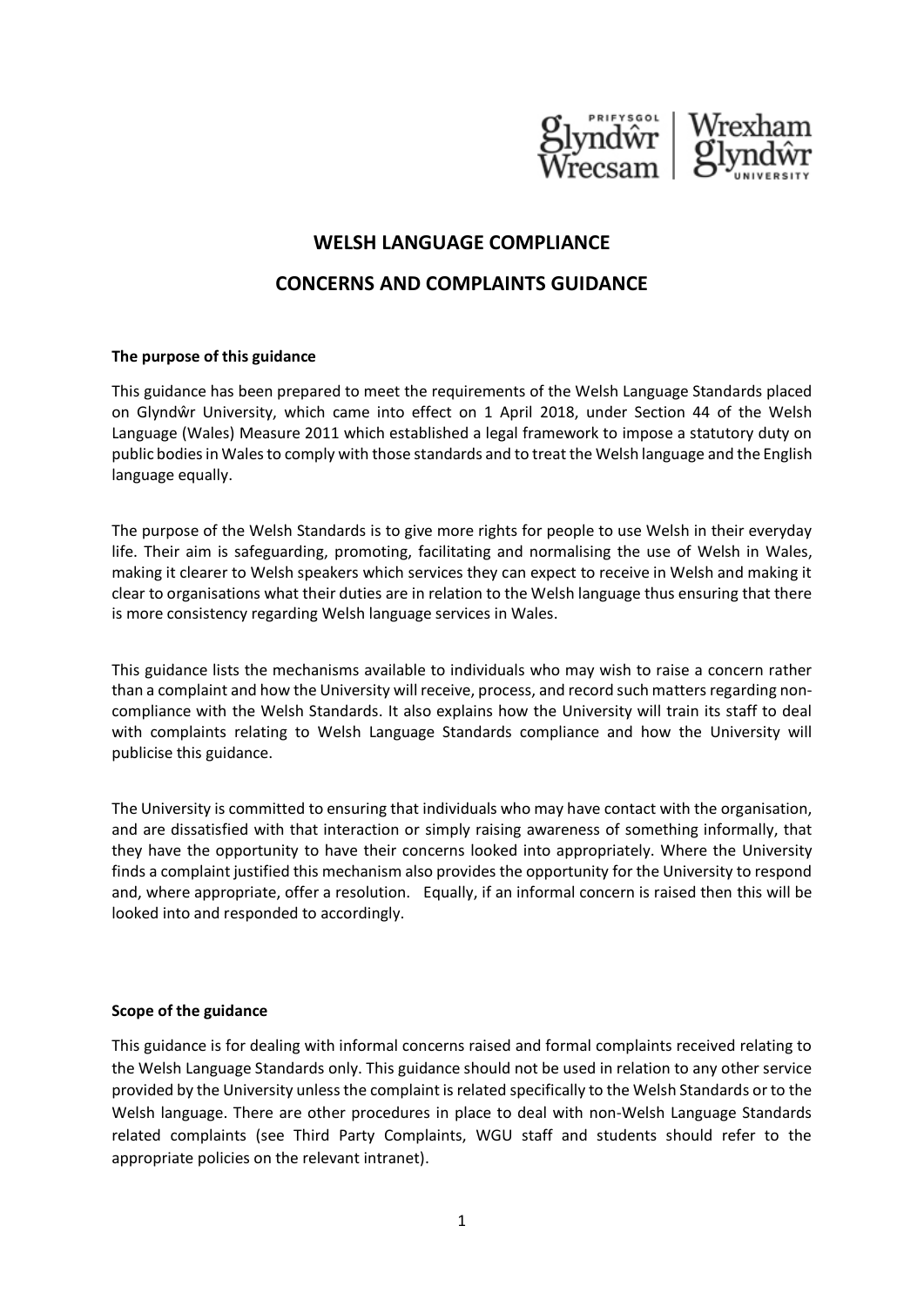This guidance is applicable to members of the public, including WGU staff and students wishing to highlight a concern or make a formal complaint in relation to the University's compliance with the Welsh Language Standards.

The earlier that the University is made aware of a concern or complaint, it can investigate and rectify if appropriate as soon as is practicably possible.

A complainant, or a person acting on behalf of the complainant, is expected to submit a complaint to the University within one year of becoming aware of the alleged issue. Complaints relating to a longer period than 12 months before the complaint will only be investigated at the University's discretion.

### **Raising Awareness of Concern Process (Informal)**

This informal mechanism is for individuals who do not wish to raise a formal complaint to the University and simply wish to make the University aware of a concern that they have in order that it can be looked into and resolved, *if appropriate,* as soon as possible.

**Concerns can be highlighted to the University's Senior Compliance Officer by a number of ways; by telephone, email, letter or a meeting can be arranged to discuss. The University welcomes this informal approach as matters can often be resolved on an informal basis and within a timely manner.**

### **Formal Complaint Process**

Persons wishing to make a formal complaint regarding the University's compliance in relation to the Welsh Language Standards are asked to write formally to the University's Senior Compliance Officer via [email](mailto:welshcompliance@glyndwr.ac.uk) or by letter to the address at the end of this guidance, detailing the basis for their complaint and the remedy sought.

Upon receipt of a complaint, the complainant will normally be sent an acknowledgment within 5 working days of their letter being received and details of how the University intends to deal with the issue.

Upon receipt of the complaint by the Senior Compliance Officer an investigation will be undertaken by the Senior Compliance Officer to assess whether there are any grounds for the complaint that the University has failed to comply with the Welsh Standards. A response will be provided as outlined in the next section.

Following the investigation, a full written response will be provided wherever possible within 28 days. Where the response may take longer than 28 working days, the Senior Compliance Officer will write to the complainant to advise them of the reason(s) for this and provide a revised timescale.

The response shall include the findings of the investigation and, where a complaint is found to be justified, a resolution will be provided, which may include for example, confirmation of relevant changes to internal processes and procedures, an apology, or staff training to ensure there is no reoccurrence of the matter.

The complaint will be brought to the University's Welsh Language Standards Monitoring Committee*.*  Any complaint received about a member of staff's conduct will be referred to the Human Resources department and the relevant procedures for dealing with complaints of this nature will be followed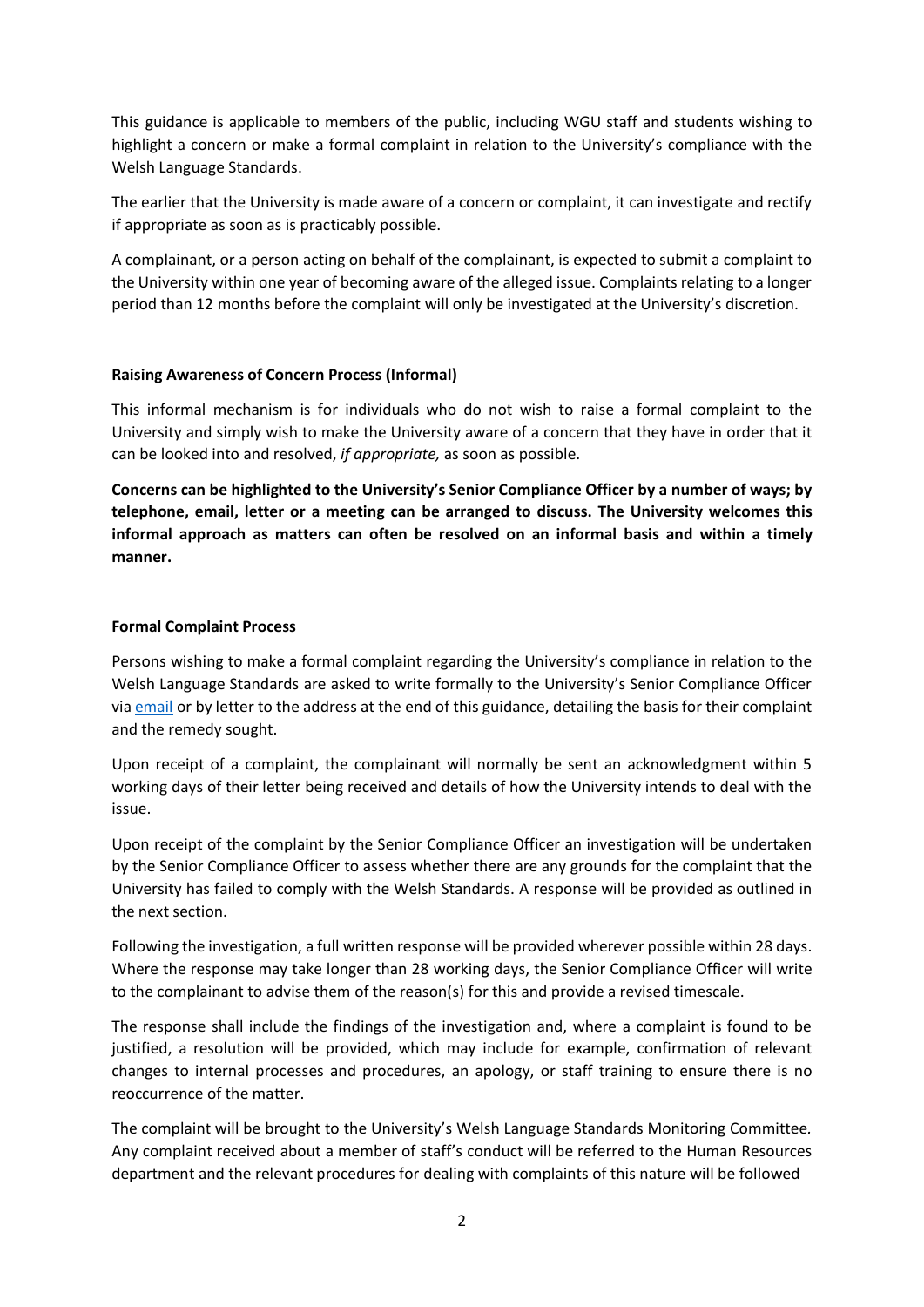#### **Dissatisfaction with the response received**

In the event that the complainant remains dissatisfied having considered the response provided, they will be invited to write to the Vice Chancellor indicating the basis for continuing dissatisfaction and outlining the remedy that in their view continues to seem reasonable in the circumstances. The Vice-Chancellor will consider the issue or ask another senior member of staff to do so and respond to the individual.

The complainant can also take the matter further by lodging a complaint about the University with the Welsh Language Commissioner via the Welsh Language Commissioner'[s website.](https://www.welshlanguagecommissioner.wales/your-rights/make-a-complaint)

#### **Recording concerns and complaints**

The University will monitor every concern and complaint we receive concerning the Welsh Language. We record the number of concerns and complaints (in anonymised form) we receive about compliance with the Welsh standards in our annual report to the Welsh Language Commissioner.

The University's Welsh Language Standards Monitoring Committee receives regular reports about concerns and complaints received relating to the Welsh Language. The Human Resources Committee receives regular reports regarding the University's compliance with the Welsh Language Standards

The University does not share any personal information regarding complainants with any external body. The University will only share the identity of complainants internally within WGU when necessary. These circumstances may include sharing the information you submit with the department or service that failed to comply with the Standards or who impeded your right to use Welsh.

## **Training Staff**

The University will make its current members of staff aware of this guidance via the 'Welsh@Glyndŵr section of the Intranet, its newsletter and other relevant forums.

Welsh Standards awareness sessions available to all staff organised by the HR Department will include information about dealing with complaints relating to the Welshlanguage.

This guidance will be made available to all staff on the University's website, and well as in all offices within the University which are open to the public.

#### **Guidance Promotion**

This guidance is displayed on the University Internet, student and staff Intranet. There is a page on the website explaining how students, staff and the public can raise a concern or make a formal complaint or other comments relating to the Welsh language in the University, and how we will deal with complaints.

A copy of this guidance is also available in all University offices which are open to the public.